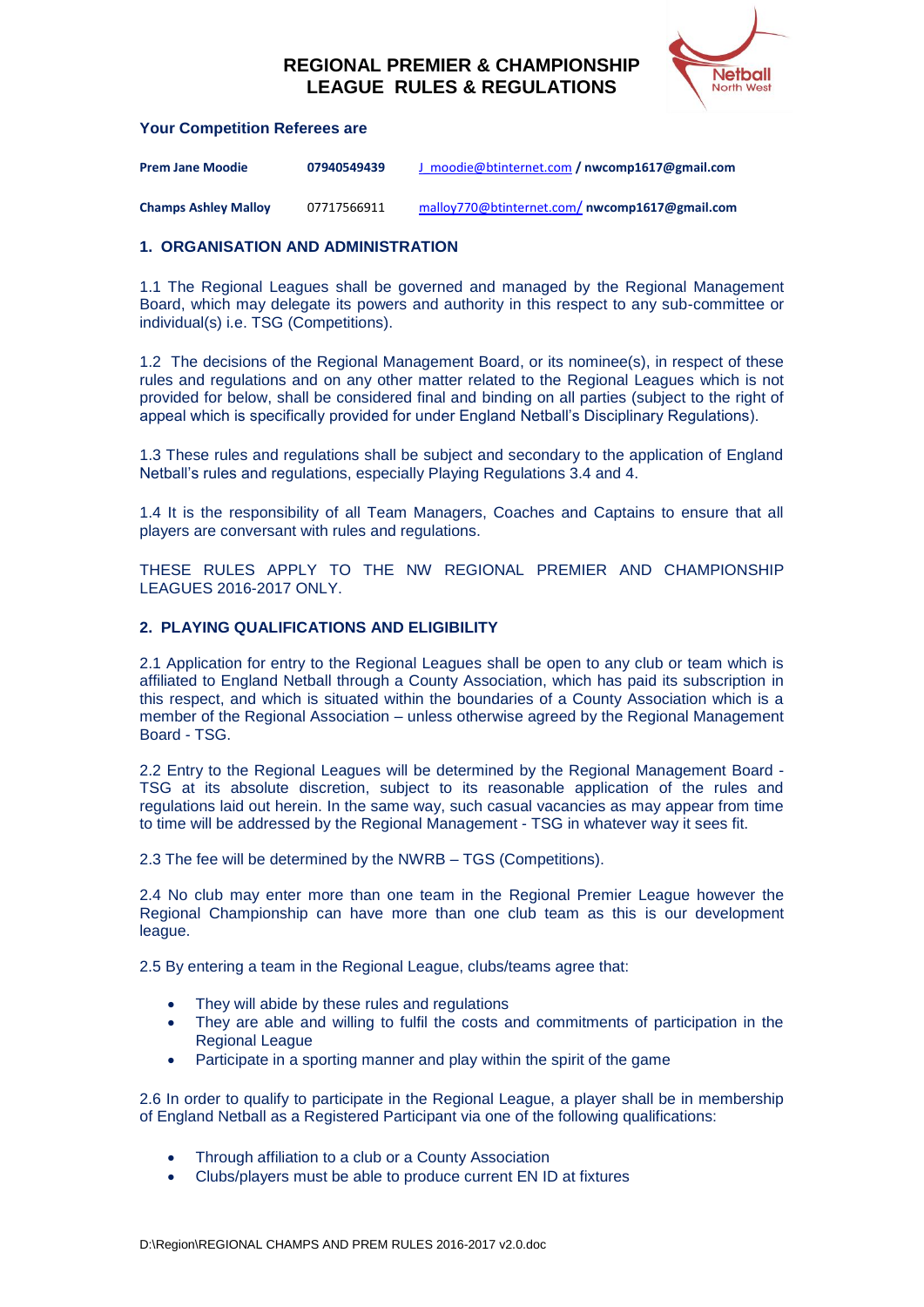

2.7 All players must hold a current England Netball Affiliation, with registration to the club they are playing for in the Regional League (s).

2.8 All players must be over 14 at midnight on 31 August/1 September prior to the commencement of the Regional League(s).EN age banding rules apply. A copy of any permission should be emailed to [nwcompnetball@gmail.com](mailto:nwcompnetball@gmail.com) with team registration. All players must carry with them some form of proof of age as random checks may be carried out.

*(see http://www.englandnetball.co.uk/competitions for more info and the form)*

## **PENALTY FOR NOT ADHERING TO 2.7 or 2.8 – 3 POINTS WILL BE DEDUCTED**

2.9 Pregnant players may not take part in Regional League(s) matches beyond the twelfth week of pregnancy.

2.10 The Championship will contain 2 sections up to a max 11 teams per section. (Qualification where possible from a county league (such as Cheshire do) and/or by open entry with allocation of 4 teams per County). Note this year competition has been expanded due to popular demand.

2.11 The Premier will contain a maximum of 10 club teams, with the winner representing the NW in the EN Prem 3 play offs on an annual basis. Entries are via previous participation plus qualification from Championship league with final decision on entries made by the NW Competition TSG.

### **3. REGISTRATION OF SQUAD MEMBERS AND UMPIRES**

3.1 Squad sheets for each participating team must be completed fully for each player and lodged with the Regional Management Board - TSG at least THREE (3) days prior to the commencement of the Regional League(s) (via email to **[nwcompnetball@gmail.com](mailto:nwcompnetball@gmail.com))**.

3.2 Teams may only use those players whose names appear on their squad registration list held by the Regional Management Board - TSG.

## **PENALTY – 2 POINTS DEDUCTED FROM ANY TEAM USING AN UNREGISTERED PLAYER (PER PLAYER)**

3.3 Any additions to the squad sheets must be lodged with the Regional Management Board - TSG at least TWO days prior to playing the fixture (via email to [nwcompnetball@gmail.com](mailto:nwcompnetball@gmail.com)).

3.4 A player can only be registered on a maximum of 2 squad sheets across Senior Regional Competition but **NOT** play in the same section.

3.5 Each team may declare up to twelve (12) players prior to the start of each match by completing a team sheet/result card.

3.6 Only players who have been recorded as having taken the court on Regional League(s) Netball Results Sheets in rounds prior to the Regional Play Offs for that season may play in the Play Offs -at least 5 rounds in the Championship and 10 rounds in the Premier.

3.7 Any player within their club who is selected for a super league team may play in the regional league up to the start of the super league. Once the super league season starts, a player may continue to play in the regional leagues if this is the highest competition that club plays in.

**PENALTY – 2 POINTS DEDUCTED FROM ANY TEAM USING AN SUPERLEAGE REGISTERED PLAYER AFTER THE SUPERLEAGUE HAS STARTED WHEN THEY HAVE A TEAM PLAYING IN A HIGHER COMPETITION (PER PLAYER PER MATCH)**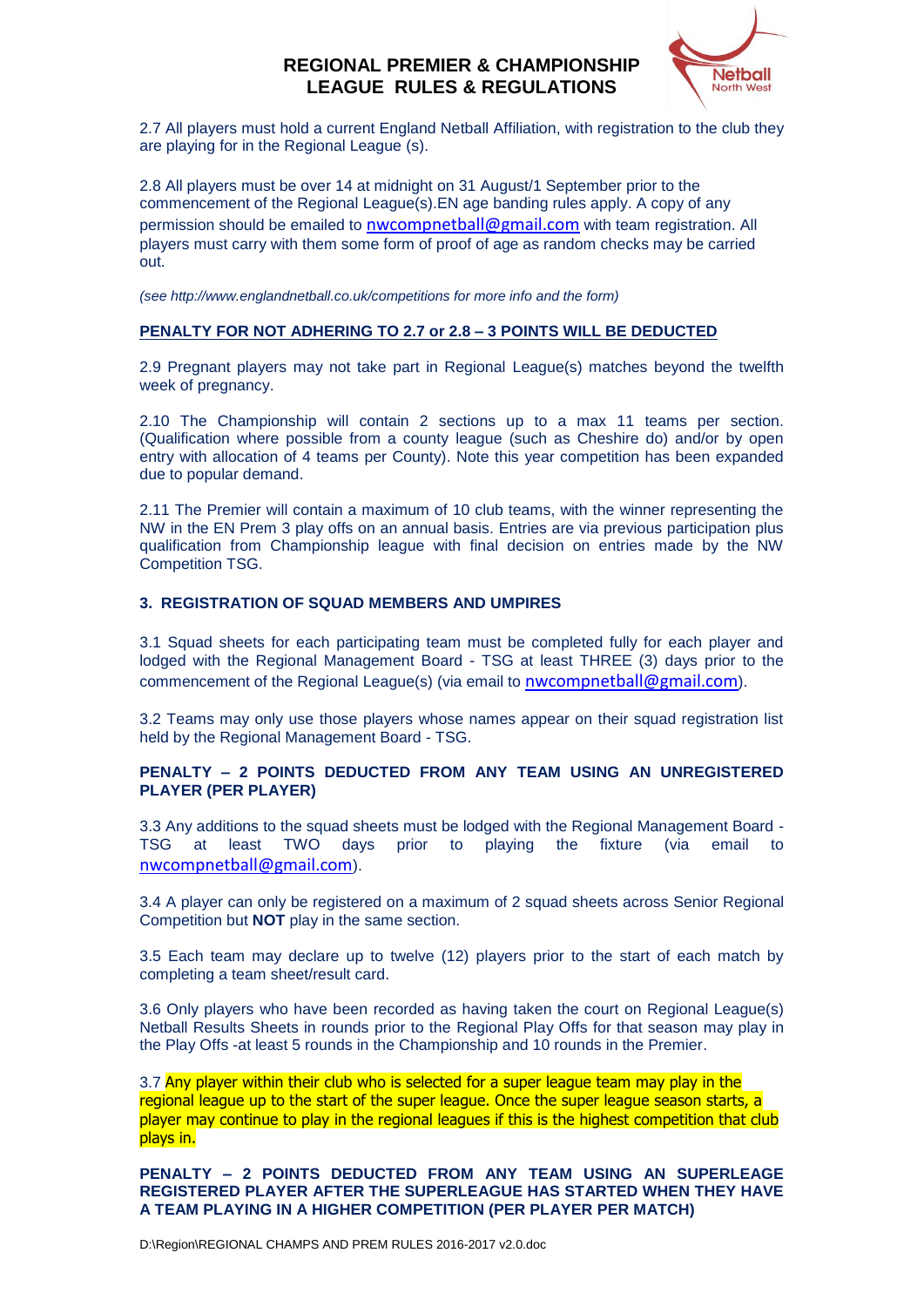

3.8 A player may only take the court in one Regional match per weekend (this being made up of up to 4 quarters across all Regional competition).

#### **PENALTY – 2 POINTS DEDUCTED FROM BOTH TEAMS IF A PLAYER TAKES THE COURT FOR TWO TEAM FOR MORE THAN ONE MATCH OVER A WEEKEND.**

3.9 A club must ensure that all umpires they utilise within the Senior Regional league is suitably qualified (see section 7) and that they have registered with the NW Officiating Officer via email mary.slade@netballnorthwest.co.uk

## **4. STRUCTURE OF THE LEAGUE**

4.1 The Regional League will be contested between as many teams as shall be determined by the Regional Management Board – TSG from time to time. The number of teams will not normally be less than eight, or more than ten in any division.

4.2 Teams will be awarded league points as follows:

- 5 points for a win
- 3 points for a draw
- 2 points if within 5 goals of the winners' score  $-$  i.e. 50-46 = 2 points, 50-45 = 1 point
- 1 point for more than 50 per cent of the winners' score
- 0 points for a loss

4.3 A Regional League table will be compiled on the basis of the points awarded to each team. Where two teams are level on points:

- Goal average shall be used to determine their relative positions, i.e., the team with the higher average score over the course of the season shall take precedence
- In the event that goal average does not differentiate between the teams, then goal difference shall be applied, i.e., precedence shall be given to the team with the greater difference between goals scored and goals conceded
- In the event that goal difference does not differentiate between the teams, then the team with the greatest number of goals scored shall take precedence
- Where one of the teams has its goal average, goal difference or total number of goals scored affected by cancellations, then the goals scored by and against defaulting team(s) shall be omitted from the calculations. For example, in the event that one team received 5 points for a cancelled fixture, then the goals scored by the other team against the offending team will not be included when its goal average or goal difference is calculated

4.4 The competition format will be determined by the TSG and revised dependant on the number of entries and is subject to change on agreement of the TSG for Competition. The format will be provided at the start of every season.

The Championship for 2016-2017 will consist of 2 sections playing each other once over 9/10 rounds.

The Premier for 2016-2017 will consist of up to 10 teams playing each other home and away over 18 rounds.

4.5 The team which finishes top of the Premier at the end of the season will be the winners of the competition. They will be eligible for entry to the EN Prem 3 play offs.

4.6 At the end of each season, any team or teams which are based in the region in which the

Regional League is played, and which are relegated from EN Prem 3, will be automatically included within the Regional Prem League for the following season.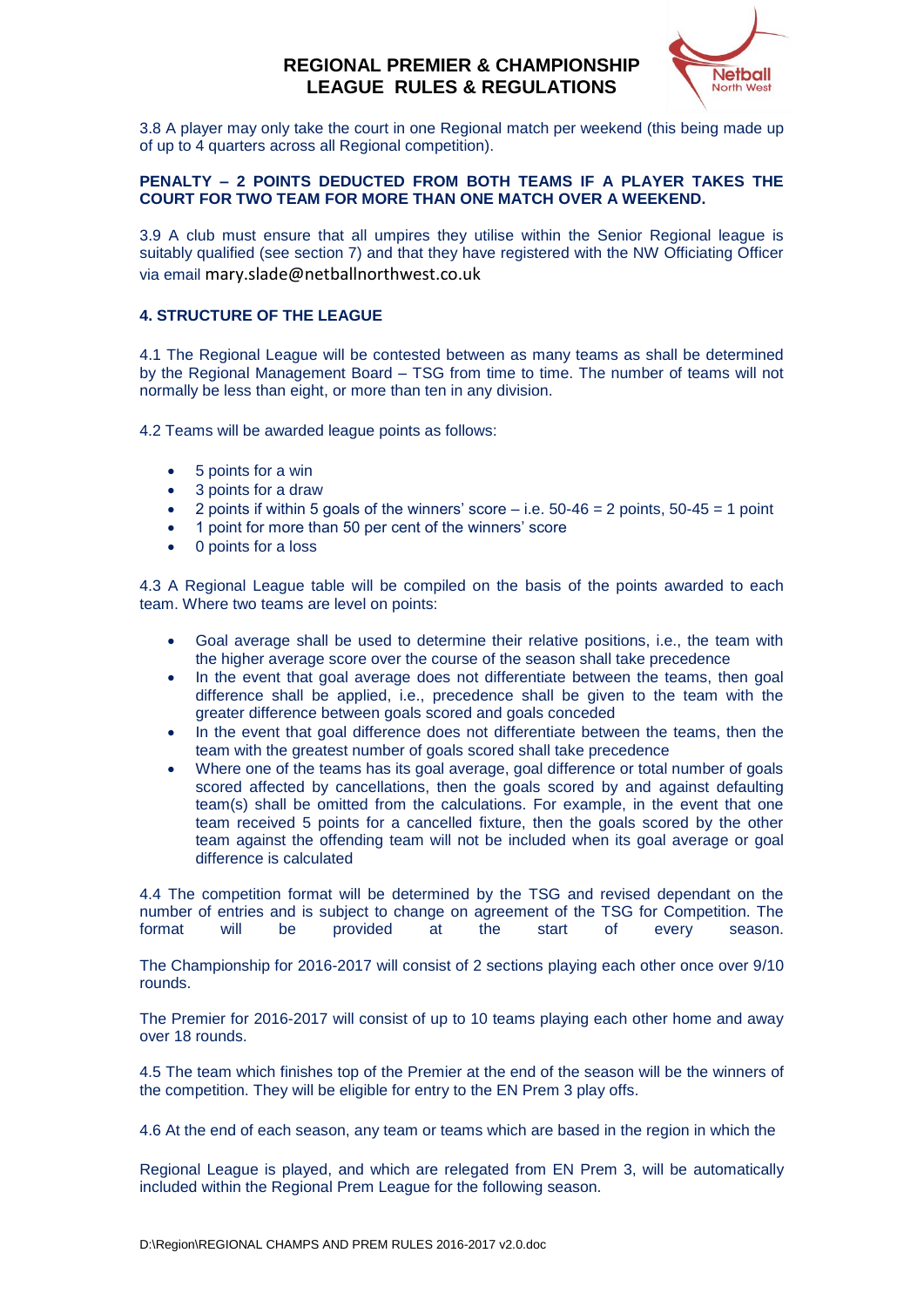

Please NOTE: Only one team per club may enter the Prem and therefore any development teams in the Championship will not be eligible to play in the Play offs. The next highest team will then be invited to play in the Play offs. If a Prem 3 team is relegated to the Regional Prem and that club already has a team in the Regional Prem, only one team from that club may take part in the Prem and the other team will be invited to play in the Championship.

4.7 The play off format is detailed in section 10 for 2016-2017 and details the new format for 2017 league.

4.8 At the end of each season, relegation may take place from the Regional League in accordance with procedures agreed between the Regional Management Board - TSG. Any team relegated from the Regional League will participate in the following season in the County League operated by the County Association within whose boundaries it is based if available. Similarly each county may nominate a team to contest a play off for entry into next season's Regional League if required.

#### **5. FIXTURE ARRANGEMENTS**

5.1 All matches will be played on an indoor court with adequate surrounds and ancillary facilities for approximately 30 participants, including changing and showering facilities for both sexes, unless otherwise agreed by the Regional Management Board - TSG.

5.2 The home team is responsible for arranging the venue, and for the cost of this.

5.3 The home team is responsible for providing hospitality for both teams, umpires and officials in the form of suitable refreshments served in a timely fashion after the match.

5.4 The home team must provide their opponents with confirmation in writing of the fixture, its start time, and travel directions (including a map) at least fifteen (15) days prior to the date of the fixture. *(Can all teams please register their venue and fixture dates with the [nwcompnetball@gmail.com](mailto:nwcompnetball@gmail.com) prior to the first fixture).*

5.5 All matches must be played on the weekend specified by the fixture schedule, and take place on either a Saturday or a Sunday, unless otherwise agreed by the Regional Management Board - TSG.

5.6 **The start time of each match** will be mutually agreed between the teams, but will not normally be later than 3:00 pm. Please discuss firstly with your opposition if this is not possible. Any dispute over start times will be determined by the Regional Management Board – TSG at its absolute discretion.

5.7 The away team will be responsible for arranging its own travel, and for the costs of this, and should allow sufficient travelling time to cover any unexpected delays. Any team which **fails to arrive within 30 minutes after the agreed start time** will forfeit the match, and the non-offending team will be awarded the points as winners by default. The match should be played and the final decision will be left to TSG.

5.8 No team may postpone or cancel a fixture without the agreement of the Regional Management Board - TSG. Matches which are postponed due to extreme and unforeseen circumstances, e.g., flash flood, heavy snowfall, must be played before the next scheduled fixture date unless otherwise agreed by the Regional Management Board - TSG.

5.9 If a team cancels a match:

- The non-offending team will be awarded five (5) league points for the match, and the team which cancels will have two (2) league points deducted from their total
- **The team which cancels may be liable to pay any costs which the nonoffending team has incurred,** subject to the determination of the Regional Management Board – TSG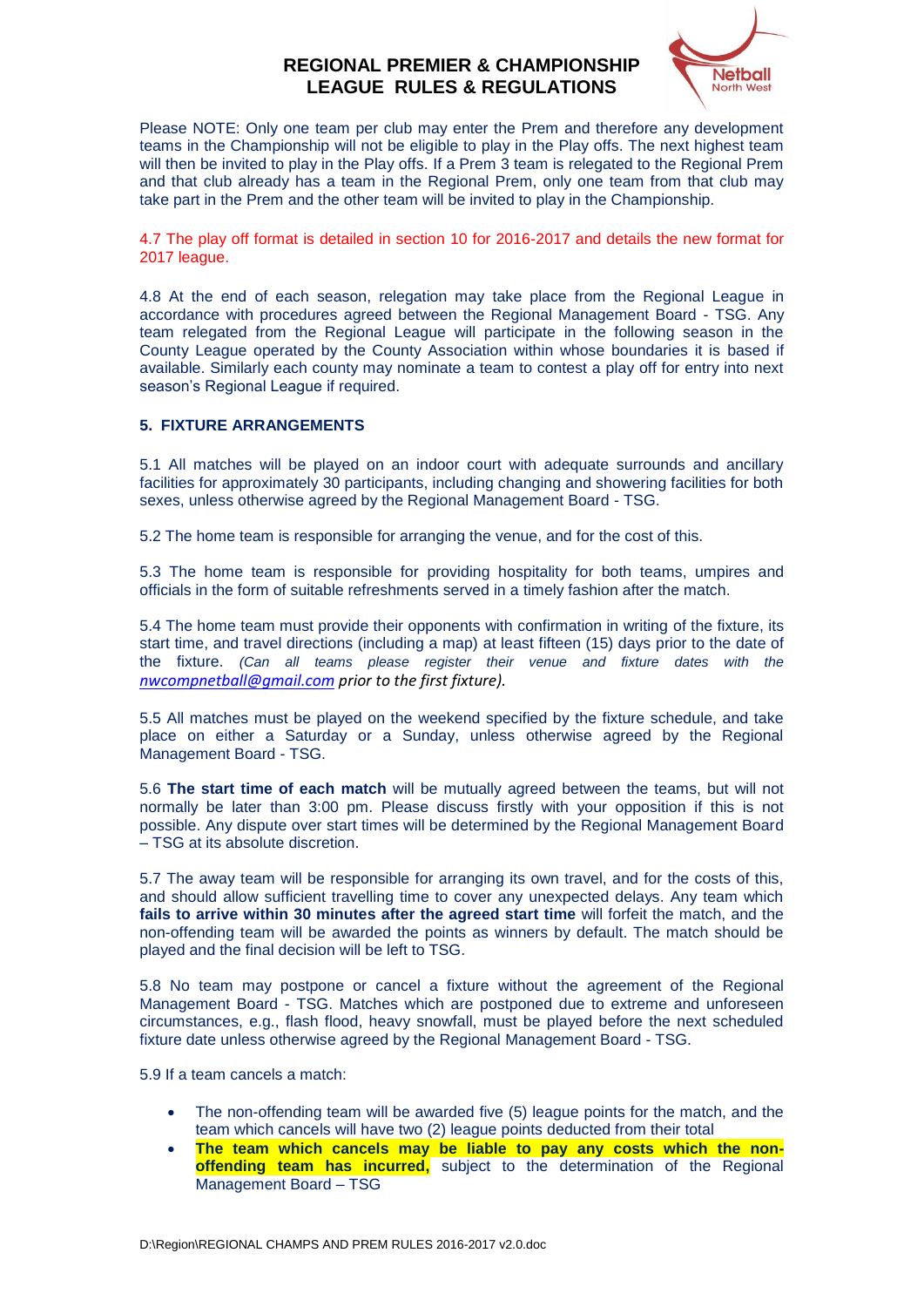

#### **Any fees must be paid by liable teams before the end of the season. If these are not paid prior to applications going out, that team's entry will not be accepted until the payment issue is resolved.**

5.10 If a fixture is postponed or cancelled, it is the responsibility of the home team to ensure that the Regional Management Board – TSG and the other team are informed immediately the postponement or cancellation is known. Each team is responsible for notifying their officials, venue etc

5.11 In the event that a match which are abandoned for any reason, e.g., because of serious injury, the result of that match will be determined by the Regional Management Board - TSG, having regard to the score at the time at which play was suspended.

## **6. MATCH REGULATIONS**

6.1 All games shall be played to the IFNA Rules of the Game currently in force in England at the time, except where specific regulations may apply.

6.2 All matches shall be of one hour's duration (i.e., four quarters of 15 minutes each Intervals of 2 mins at quarter times, 5 mins at half time).

## **7. UMPIRES & SCORERS**

7.1 PREMIER - Umpires must hold a current Netball Europe Umpire 'B' Award or **above**.

CHAMPIONSHIP - Umpires must hold a current Netball Europe Umpire 'B' Award or **above or have been successfully assessed as competent by the county umpiring secretary to apply for a 'B' Award Test**.

All umpires must be registered with the umpiring secretary via [nwcompnetball@gmail.com](mailto:nwcompnetball@gmail.com) prior to officiating on a game.

## **PENALTY – 2 POINTS DEDUCTED**

7.2 In the event that an umpire fails to arrive, or is injured or taken ill during a match, the following procedure will be applied:

- If another umpire *[of the equivalent standard]* is available then she/he will umpire the match
- Failing that, the next best-qualified umpire should be used
- The Regional Management Board TSG must be informed immediately after the match.

7.3 All umpires to register their Bleep Test Results with Mary Slade and for B's, with England Netball as per the requirements laid down by the England Netball Officiating Manager. Only those B's with valid forms will be used at Semi and Finals stages of the League.

7.4 Scorers will be required for all fixtures. Each team must provide a competent scorer.

7.5 Each team should ideally provide a timekeeper for each match played. Failing this, it will be the responsibility of the home team to provide a timekeeper, who will be responsible for timing the match.

7.6 **Umpires must be involved in no more than two** Regional League matches in any one day ie either as a player or as an umpire, except at the discretion of the NW Officials. Permission to be sort via email to [mary.slade@netballnorthwest.co.uk](mailto:mary.slade@netballnorthwest.co.uk).

## **8. REGISTRATION OF RESULTS**

D:\Region\REGIONAL CHAMPS AND PREM RULES 2016-2017 v2.0.doc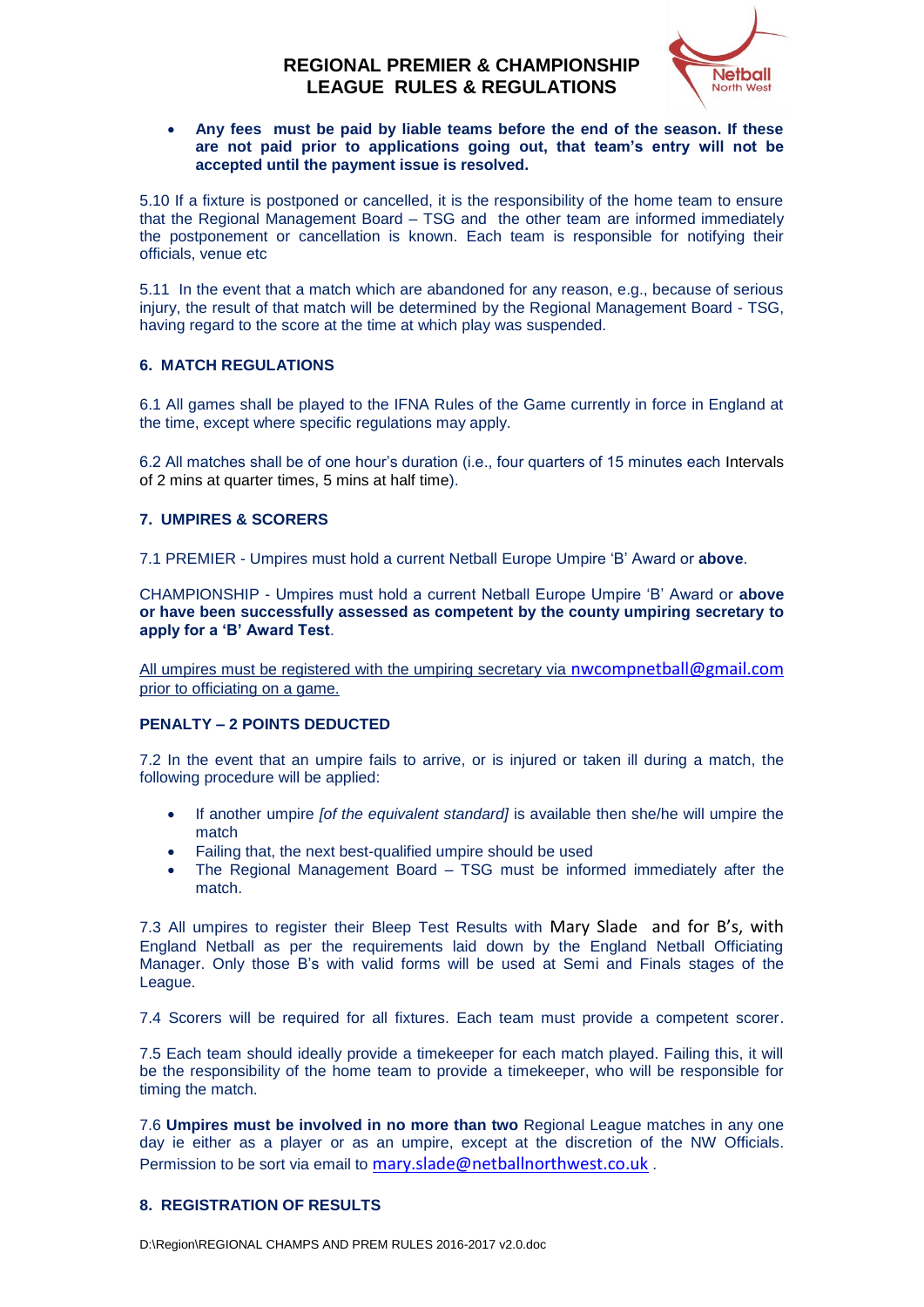

8.1 The home team is required to complete official result sheet after each match, including by entering the names of each player.

8.2 The official result sheet must be checked by scorers and signed by both captains and umpires and the top copy emailed to **[nwcompnetball@gmail.com](mailto:nwcompnetball@gmail.com)** and to the opposition (for their records) to be received within four (4) working days of the match. *NO PAPER COPIES ACCEPTED. Please put the name of the game and date in the subject matter of your email starting with the competition eg U14 Blackpool v Capricorn 11/10/14 or Champs Trafford Y v Chester 27/9/14 or Prem Chester v Bramhall 27/9/14.*

8.3 Both teams are to register the score via text to **07516 804278** on the same day as the match.

*Please use the following format U14Blkpool v Caps 40 – 40 from Gabs Blkpool or Champs Traff Y v Chester 50-50 from Barbara Chester*

#### **9. QUERIES, COMPLAINTS & APPEALS (Please note this section to be updated during the season)**

9.1 Any team which intends to raise a query or complaint regarding the playing of a match and/or its result must inform their opponents on the day of the match.

9.2 Any queries or complaints regarding the playing of a match and/or its result must be submitted in writing to the Regional Management Board – TSG within two (2) working days. Advance notice of such query or dispute should also be provided by telephone within 48 hours of the end of the fixture.

9.3 All queries, complaints and disputes regarding the playing of a match and/or its result will be determined in the first instance by a sub-committee convened by the Regional Management Board – TSG, which will use best endeavours to determine the issue within ten (10) days of receipt of the complaint.

9.4 The Regional Management Board - TSG will have the power to determine the penalty to be imposed on teams and players who are in breach of these rules and regulations regarding the playing of matches in the Regional League. Such penalties will include reprimands, deduction of league points, fines, suspensions, and expulsion from the competition, except as specified below:

- The use of an EN unaffiliated player will result in a deduction of 3 league points
- The use of an unregistered player or a player, who is under age without written permission from the Regional Talent Coach, will result in a deduction of 3 league points
- Failure to play on more than one occasion will result in expulsion from the League. If a team cancels, the offending team will meet any costs incurred by the non-offending team.

9.5 In the event that any team wishes to appeal against the decision of this sub-committee, it must notify the Regional Management Board - TSG within two (2) working days of receipt of the decision. An Appeals panel will be convened and consist where possible of persons from neighbouring regions. The decision of the Appeals Panel will be final and binding on all parties. The Appeals Panel will have the power to:

- Endorse the decision of the Regional Management Board TSG, and uphold any penalty imposed
- Endorse the decision of the Regional Management Board TSG, and increase or decrease any penalty imposed
- Overturn the decision of the Regional Management Board TSG, and increase, decrease or remove any penalty imposed

9.6 Any team which wishes to appeal more generally against the governance and management of the Regional League by the Regional Management Board - TSG, or against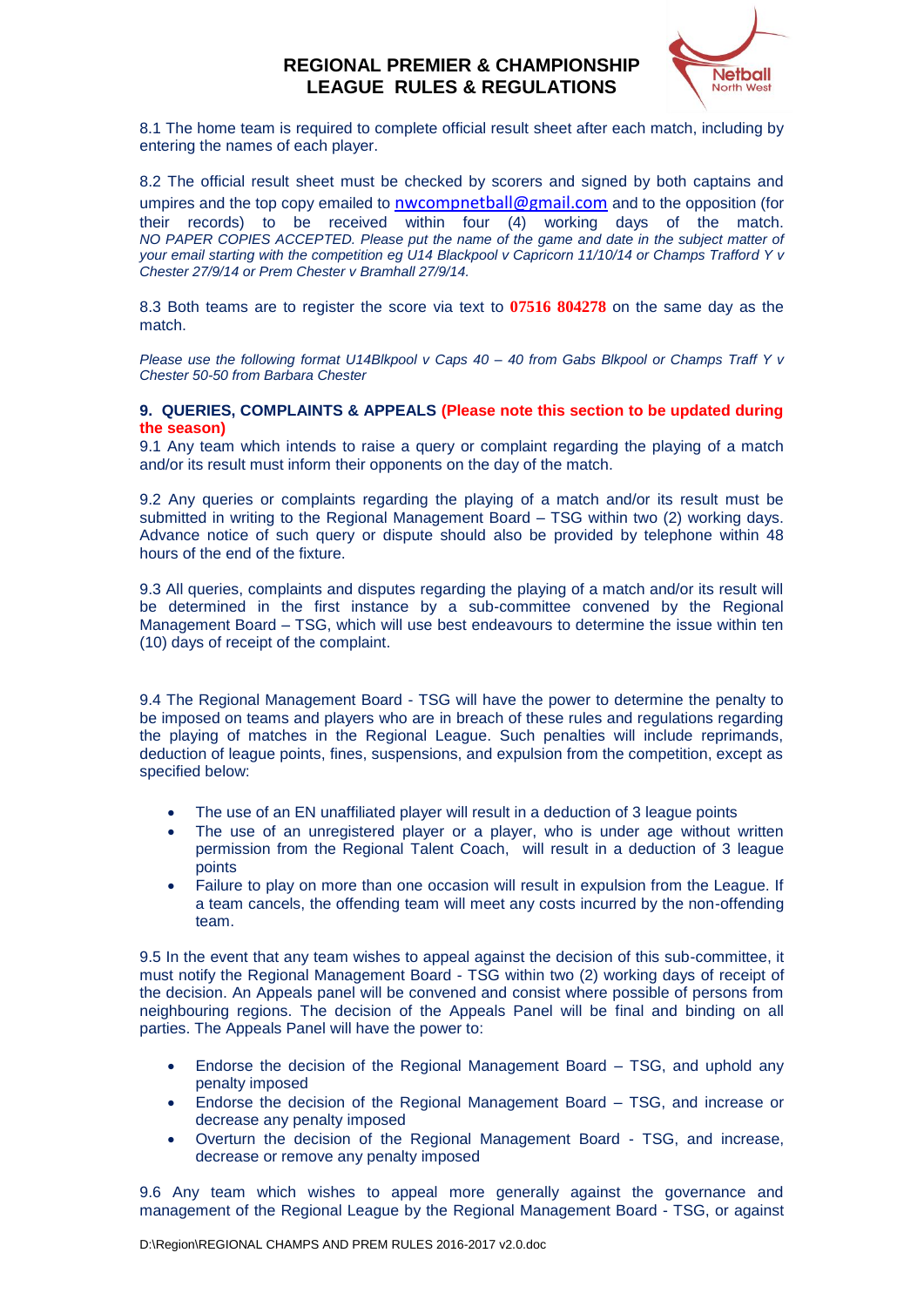

specific decisions made by it, must also observe the procedures laid out in England Netball's Disciplinary Regulations 10 and 12.

9.7 Any teams which fail to observe the procedures laid out in the preceding clauses will invalidate their right to raise a query, complaint or appeal.

9.8 No team may claim victory by default in any match without first submitting itself to the procedures laid out in these rules and regulations.

9.9 Any complaint which does not concern the playing of a match and/or its result, but which is made in respect of a disciplinary offence, will be addressed in the first instance by an Investigation Committee convened under and acting in accordance with in accordance with the Disciplinary Regulations of England Netball. Such Committee shall have the power to refer the complaint to a Disciplinary Panel, which shall proceed in accordance with the Disciplinary Regulations of England Netball.

9.10 Any team wishing to video record a RL match must give the opposing side, team officials and match officials at least 5 clear days notice prior to the game to allow for all parental permission, required under the duty of care, to be obtained. All permissions must be in written form and signed by all contacts.

A match official/team official who wishes to video record must also go through the same procedure.

- 9.11ALL CLUBS WILL BE HELD RESPSONSIBLE FOR THE OVERALL COMDUCT OF THEIR PLAYERS, OFFICIALS AND SPECTATORS.
- 9.12 ITS IS THE RESPONSIBILITY OF EACH TEAM TO PROVIDE ADEQUATE FIRST AID COVER FOR ITS PLAYERS AND OFFICIALS, WHICH SHALL ALSO BE MADE AVAILABLE TO THE MATCH OFFICIAL ON REQUEST.
- 9.13The NW TSG for competition may review and amend these regulations if England Netball amends the Premier League Regulations for 2016-2017 following changes communicated by England Netball.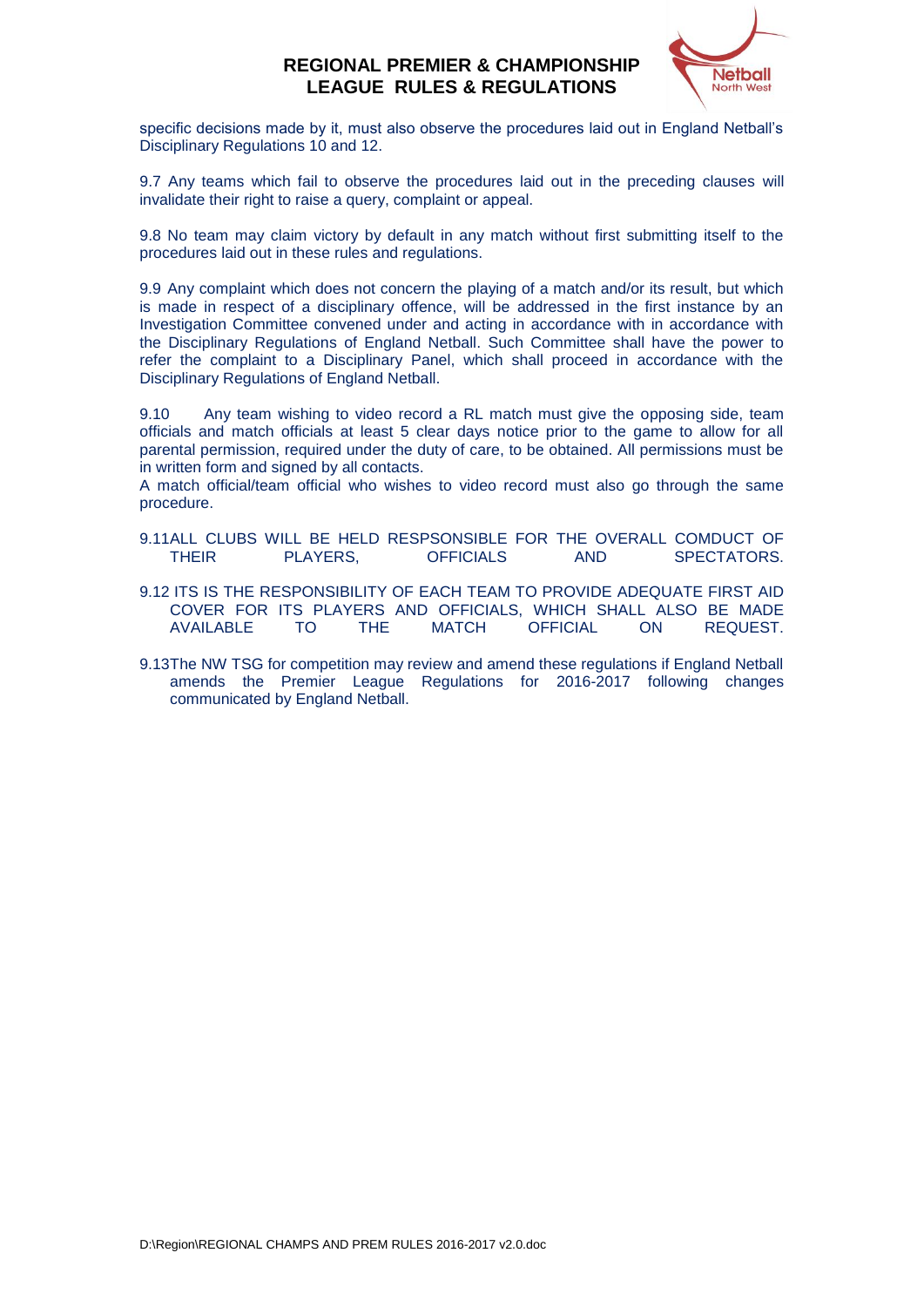

## **10. Play off's and 2017 Competition Format - Champs**

The entry to Div 1 and Div 2 will be by results in 2017, with places 2-4 in Section A and B forming the top 6; 5thA v 6thB and 5thB v  $6<sup>th</sup>$  A will play off for the 9<sup>th</sup> and 10<sup>th</sup> slot. Note the 1<sup>st</sup> and 2<sup>nd</sup> slot will be the result of the Prem play off - top 2 in each section will also play off against the bottom 2 of the Prem to decide on the promotion to the Prem, with the remainder falling into Div 1. (See diagram)

If NW P1 is promoted, then 3 will go up in both sections.

Only one team per club allowed in Prem 1 and Champs Div  $1 - if$  multiple entries requested for Div 2, committee would decide based on demographics of entrants.

Only Senior clubs allowed entry into Senior Champs (noted that U16 teams / players may participate within age banding rules and for personal development) but Junior Clubs have access to their own competition, namely the NW Regional Junior League.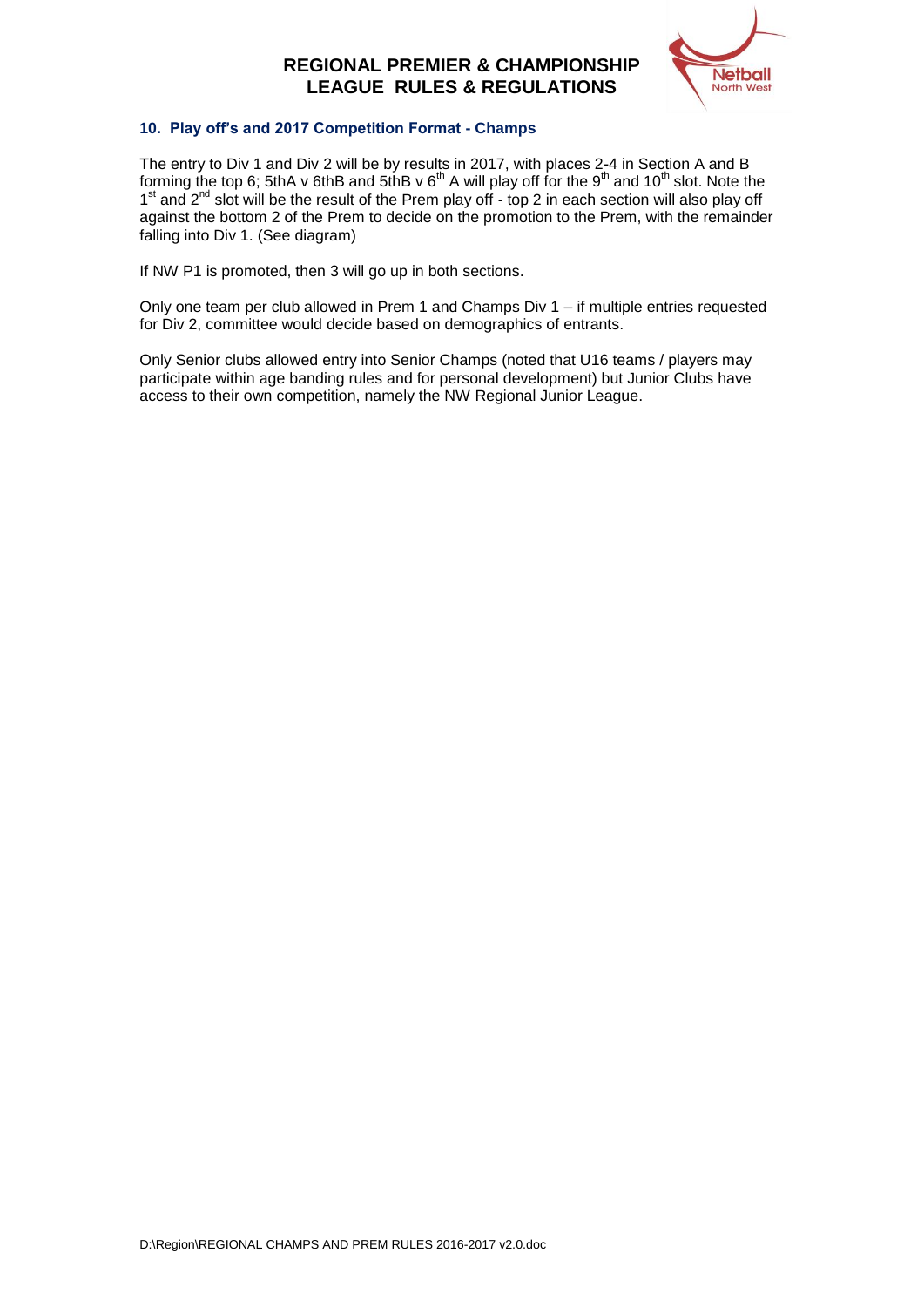

# **Summary of 2017 Comp**

|                    | 2017                               |  |                     |                     |
|--------------------|------------------------------------|--|---------------------|---------------------|
|                    | Prem                               |  | Champs<br>Section A | Champs<br>Section B |
|                    | 1st                                |  | 1st                 | 1st                 |
|                    | 2nd                                |  | 2nd                 | 2 <sub>nd</sub>     |
|                    | 3rd                                |  | 3rd                 | 3rd                 |
|                    | 4th                                |  | 4th                 | 4th                 |
|                    | 5th                                |  | 5th                 | 5th                 |
|                    | 6th                                |  | 6th                 | 6th                 |
|                    | 7th                                |  | 7th                 | 7th                 |
|                    | 8th                                |  | 8th                 | 8th                 |
|                    | 9th                                |  | 9th                 | 9th                 |
|                    | 10th                               |  | 10th                | 10th                |
| EN Play offs       | 1st Prem $=$ EN Play offs          |  |                     |                     |
| NW Prem Play offs  | 9th & 10th Prem & 1st A<br>, 1st B |  |                     |                     |
| NW Div 1 Play offs | 5thA v 6thB & 5thB v<br>6thA       |  |                     |                     |

| Start of 2018                                                           |  |                 |                     |
|-------------------------------------------------------------------------|--|-----------------|---------------------|
| Prem                                                                    |  | Champs Div 1    | Champs<br>Section B |
| 1st                                                                     |  | 1st             | 1st                 |
| 2nd                                                                     |  | 2 <sub>nd</sub> | 2nd                 |
| 3rd                                                                     |  | 3rd             | 3rd                 |
| 4th                                                                     |  | 4th             | 4th                 |
| 5th                                                                     |  | 5th             | 5th                 |
| 6th                                                                     |  | 6th             | 6th                 |
| 7 <sub>th</sub>                                                         |  | 7th             | 7th                 |
| 8th                                                                     |  | 8th             | 8th                 |
| Top $2$ (or $3$ if<br>promotion to<br>EN Prem) of<br><b>NW Play off</b> |  | 9th             | 9th                 |
|                                                                         |  | 10th            | 10th                |

| 2019            |  |              |                     |  |
|-----------------|--|--------------|---------------------|--|
| Prem            |  | Champs Div 1 | Champs<br>Section B |  |
| 1 <sup>st</sup> |  | 9th          | 9th                 |  |
| 2nd             |  | 10th         | 10th                |  |
| 3 <sup>rd</sup> |  | 3rd          | 3rd                 |  |
| 4th             |  | 4th          | 4th                 |  |
| 5th             |  | 5th          | 5th                 |  |
| 6th             |  | 6th          | 6th                 |  |
| 7th             |  | 7th          | 7th                 |  |
| 8th             |  | 8th          | 8th                 |  |
| 1st             |  | 1st          | 9th                 |  |
| 2nd             |  | 2nd          | 10th                |  |